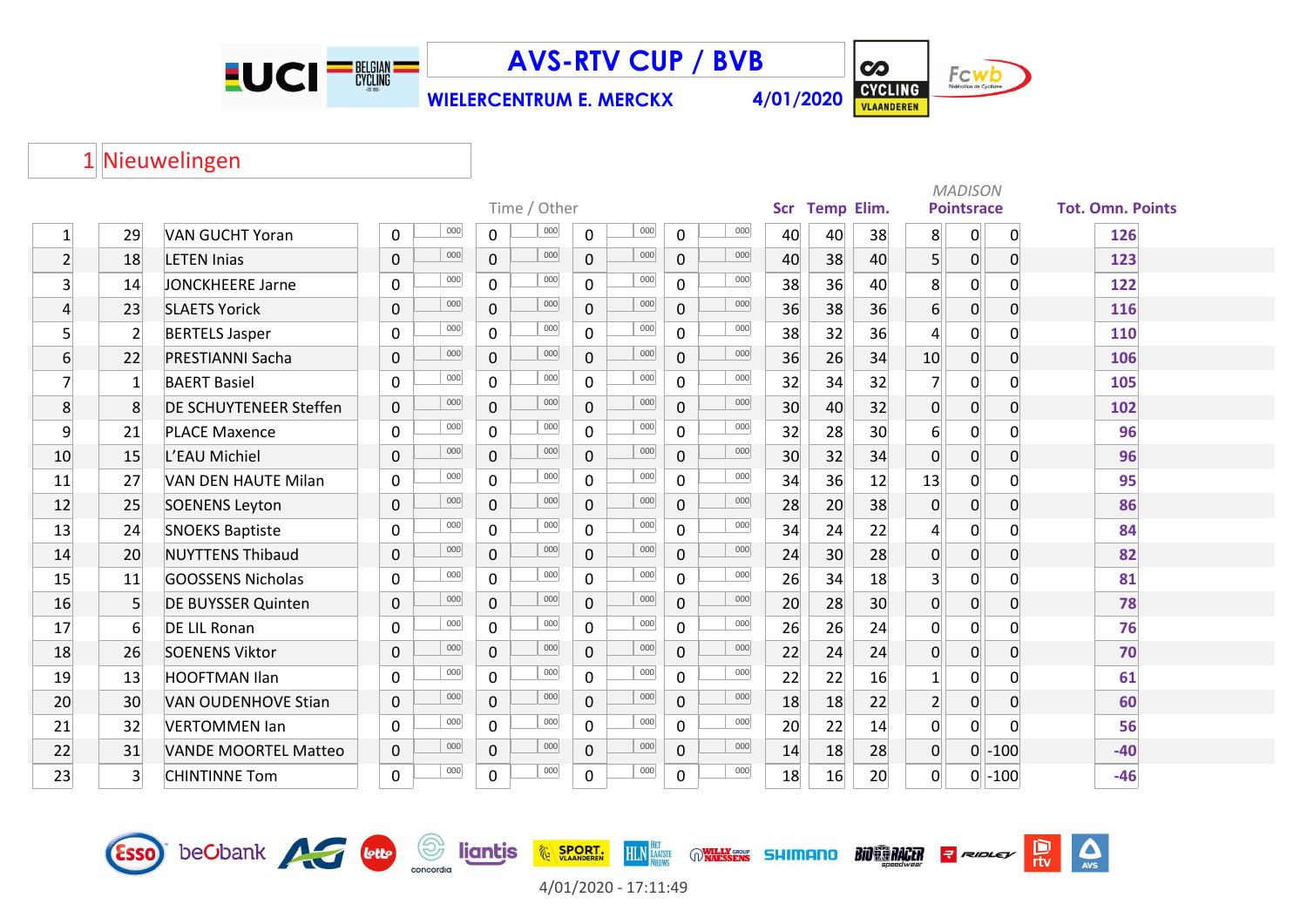

**AVS-RTV CUP / BVB**

**WIELERCENTRUM E. MERCKX 4/01/2020**



## 2 Juniores

|                         |                |                             | Time / Other |                |              |              |              |                    |             | Scr Temp Elim. |                | <b>MADISON</b><br><b>Pointsrace</b> |                |                 | <b>Tot. Omn. Points</b>             |                |                         |
|-------------------------|----------------|-----------------------------|--------------|----------------|--------------|--------------|--------------|--------------------|-------------|----------------|----------------|-------------------------------------|----------------|-----------------|-------------------------------------|----------------|-------------------------|
| $\mathbf{1}$            | 47             | <b>POLLEFLIET Gianluca</b>  | $\mathbf 0$  | 000            | $\mathbf 0$  | 000          | $\mathbf 0$  | 000                | $\mathbf 0$ | 000            | 38             | 40                                  | 40             | 36              | 20                                  | $\overline{0}$ | 174                     |
| $\overline{2}$          | 53             | VANDENBRANDEN Noah          | $\pmb{0}$    | 000            | $\pmb{0}$    | 000          | $\mathbf 0$  | 000                | $\pmb{0}$   | 000            | 40             | 36                                  | 38             | 11              | 20                                  | $\overline{0}$ | 145                     |
| $\overline{\mathbf{3}}$ | 48             | <b>RAES Renzo</b>           | 0            | 000            | $\mathbf 0$  | 000          | $\mathbf 0$  | 000                | 0           | $000\,$        | 36             | 34                                  | 30             | 13              | $\overline{0}$                      | 0              | 113                     |
| $\overline{a}$          | 42             | <b>BEIRLAEN Jakov</b>       | $\mathbf 0$  | 000            | $\mathbf 0$  | 000          | $\mathbf 0$  | 000                | $\mathbf 0$ | 000            | 32             | 38                                  | 32             | 10              | $\overline{0}$                      | $\overline{0}$ | 112                     |
| $\overline{5}$          | 51             | VAN RILLAERT Dayan          | $\pmb{0}$    | 000            | $\mathbf 0$  | 000          | 0            | 000                | $\mathbf 0$ | 000            | 30             | 28                                  | 36             | 10              | $\overline{0}$                      | $\overline{0}$ | 104                     |
| $\overline{6}$          | 49             | <b>SOENENS Ayton</b>        | $\mathsf 0$  | 000            | $\mathbf 0$  | 000          | 0            | 000                | $\mathbf 0$ | 000            | 28             | 30                                  | 34             | $\vert 4 \vert$ | $\overline{0}$                      | $\overline{0}$ | 96                      |
| $\overline{7}$          | 45             | <b>KINT Sander</b>          | $\mathbf 0$  | 000            | $\mathsf{O}$ | 000          | $\mathbf 0$  | 000                | $\mathbf 0$ | 000            | 24             | 22                                  | 28             | 12              | 0                                   | $\overline{0}$ | 86                      |
| 8                       | 52             | <b>VANCAUWENBERGHE Jens</b> | $\mathbf 0$  | 000            | $\mathbf 0$  | 000          | 0            | 000                | $\mathbf 0$ | 000            | 26             | 26                                  | 26             | $\overline{0}$  | $\overline{0}$                      | $\overline{0}$ | 78                      |
| $\overline{9}$          | 50             | <b>VAN GILS Yannick</b>     | $\mathbf 0$  | 000            | $\mathbf 0$  | 000          | $\mathsf{O}$ | 000                | $\mathbf 0$ | 000            | 20             | 32                                  | 22             | $\mathbf 0$     | $\overline{0}$                      | $\overline{0}$ | 74                      |
| 10                      | 43             | <b>BERTELS Lennert</b>      | $\mathbf 0$  | 000            | $\mathbf 0$  | 000          | $\mathbf 0$  | 000                | $\mathbf 0$ | 000            | 22             | 24                                  | 20             | 3 <sup>2</sup>  | $\overline{0}$                      | $\overline{0}$ | 69                      |
| 11                      | 41             | <b>BAETEN Wiebe</b>         | $\mathbf 0$  | 000            | $\mathbf 0$  | 000          | $\mathbf 0$  | 000                | 0           | 000            | 18             | 20                                  | 24             | $\overline{0}$  | $\overline{0}$                      | $-20$          | 42                      |
|                         |                | 7 Paracycl. 3000m           |              |                |              |              |              |                    |             |                |                |                                     |                |                 |                                     |                |                         |
|                         |                |                             |              |                |              | Time / Other |              |                    |             |                |                | Scr Temp Elim.                      |                |                 | <b>MADISON</b><br><b>Pointsrace</b> |                | <b>Tot. Omn. Points</b> |
| $\mathbf{1}$            | 0              | <b>SCHELFHOUT Diederick</b> | $\mathbf 0$  | $03:40$ 638    | $\mathsf{O}$ | 000          | $\mathbf 0$  | 000                | $\mathbf 0$ | 000            | 0              | $\mathbf 0$                         | $\overline{0}$ | 0               | $\overline{0}$                      | $\overline{0}$ | $\mathbf 0$             |
| $\overline{2}$          | $\overline{0}$ | <b>VROMANT EWOUD</b>        | $\mathbf 0$  | 03:50 531      | $\mathbf 0$  | 000          | $\mathbf 0$  | 000                | $\mathbf 0$ | 000            | $\overline{0}$ | $\overline{0}$                      | $\overline{0}$ | $\overline{0}$  | 0                                   | $\overline{0}$ | $\mathbf 0$             |
|                         |                |                             |              |                |              |              |              |                    |             |                |                |                                     |                |                 |                                     |                |                         |
|                         |                | 16 Paracycl. 4000m          |              |                |              |              |              |                    |             |                |                |                                     |                |                 |                                     |                |                         |
|                         |                |                             |              |                |              |              |              |                    |             |                |                |                                     |                |                 |                                     |                |                         |
|                         |                |                             |              |                |              |              |              |                    |             |                |                |                                     |                |                 | <b>MADISON</b>                      |                |                         |
|                         |                |                             |              |                |              | Time / Other |              |                    |             |                |                | Scr Temp Elim.                      |                |                 | <b>Pointsrace</b>                   |                | <b>Tot. Omn. Points</b> |
| $\mathbf{1}$            | $\mathbf{0}$   | THOMAS / GOEMAN             | 0            | 000            | $\mathsf{O}$ | 000          | $\mathsf{O}$ | 000                | $\mathbf 0$ | $04:46$ 641    | 0              | $\mathbf 0$                         | $\overline{0}$ | 0               | $\overline{0}$                      | $\overline{0}$ | $\mathbf 0$             |
| $\overline{2}$          | $\overline{0}$ | <b>VERSCHAEREN NIELS</b>    | $\mathbf 0$  | 000            | $\mathbf 0$  | 000          | $\mathbf 0$  | 000                | $\mathbf 0$ | $ 05:10 $ 925  | $\overline{0}$ | $\overline{0}$                      | $\overline{0}$ | $\overline{0}$  | 0                                   | $\overline{0}$ | $\mathbf 0$             |
|                         |                |                             |              |                |              |              |              |                    |             |                |                |                                     |                |                 |                                     |                |                         |
|                         |                |                             |              |                |              |              |              |                    |             |                |                |                                     |                |                 |                                     |                |                         |
|                         |                | beCbank etc                 |              | $\circledcirc$ | liantis      |              |              | <b>HLN</b> LAATSTE |             |                |                |                                     |                |                 |                                     |                |                         |